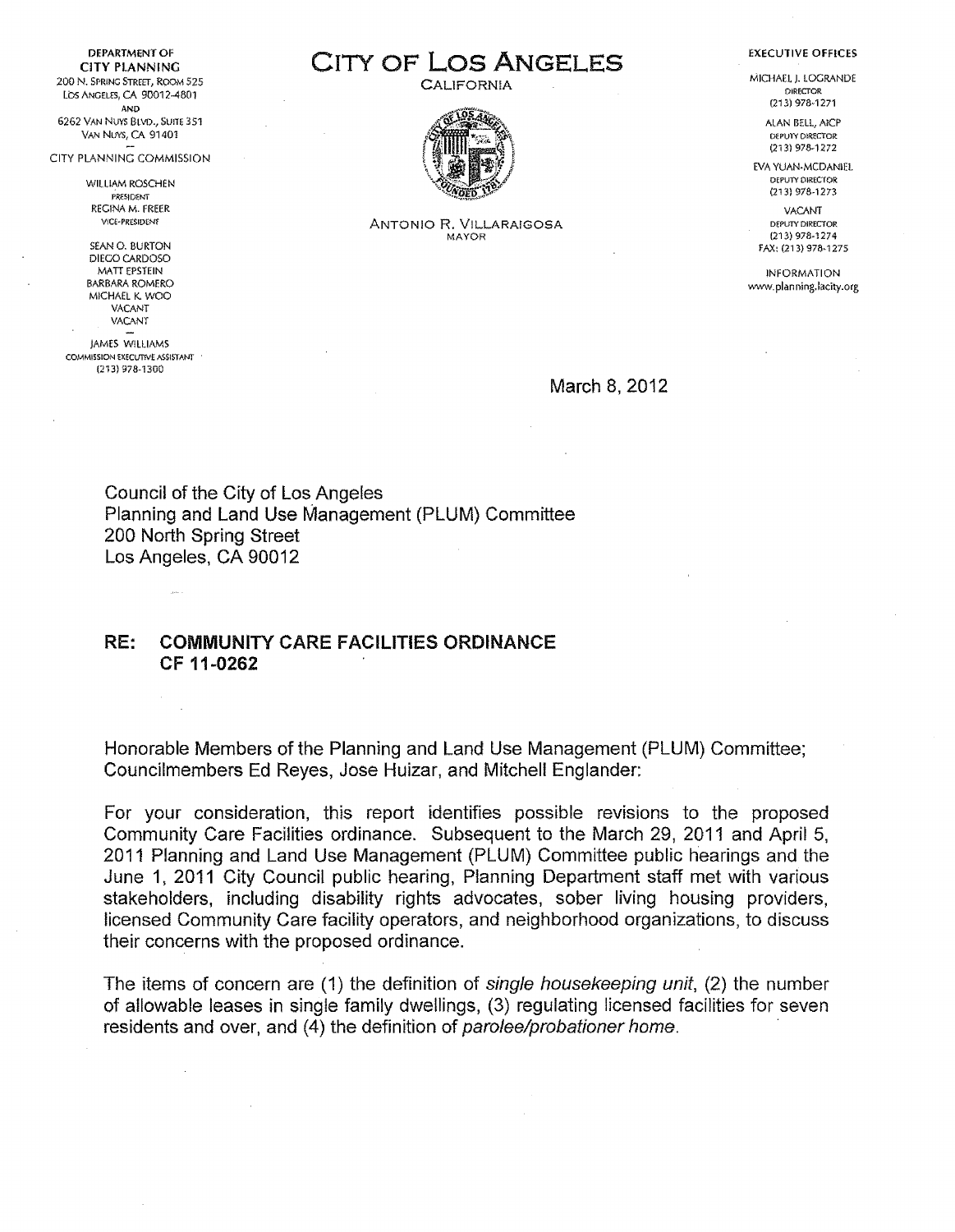## (1) Definition of Single Housekeeping Unit

Requiring a family to operate as a single housekeeping unit limits transient occupancy and business uses in single-family zones. This requirement has been adopted by Oakland, San Diego, San Jose, Los Angeles County, and a number of cities in Orange County. Though not all cities define single housekeeping unit, common "markers" found in definitions are listed below.

- Functional equivalent of a traditional family Newport Beach, Oakland, Pasadena, San Jose
- Relatively permanent or non-transitory Downey, Fresno, Oakland, Orange, Pasadena, San Jose
- Shared responsibility for household maintenance, chores and expenses Fresno, Newport Beach, Oakland, Orange, Pasadena, San Diego
- Interaction and shared activities Fresno, Newport Beach, Orange, Pasadena, San Jose
- Joint use of common areas Fresno, Orange, Pasadena, San Diego, San Jose
- Members determined by residents as opposed to landlord or third party Newport Beach

## (2) Number of Allowable Leases in Single-Family Dwellings

According to the State Attorney General opinion of March 19, 2003 (see attached), a city may define multiple-lease living arrangements as boarding house businesses. The Department believes that most living situations with multiple leases qualify as boarding houses and as such are permitted only in multiple family and commercial zones. The proposed single-lease limitation for single housekeeping units reinforces the City's current ban on boarding houses in single-family zones.

However, the proposed ordinance allows a single-housekeeping unit to take on boarders under one lease within single-family zones. Once a single-housekeeping unit takes on boarders under two leases, it is deemed a boarding/rooming house business and is no longer permitted in single-family zones. Should the City Council believe that this lease limitation too onerously restricts housing opportunities, it may wish to remove the lease limitation altogether and rely solely on "markers", similar to the cities listed above, in addition to precluding it from being a boarding/rooming house business.

Additionally, the Council may wish to reconsider the minimum number of leases for a boarding/rooming house business. The ordinance as proposed defines a boarding/rooming house as having two or more leases. As shown below, other cities define boarding house by the number of leases in the dwelling.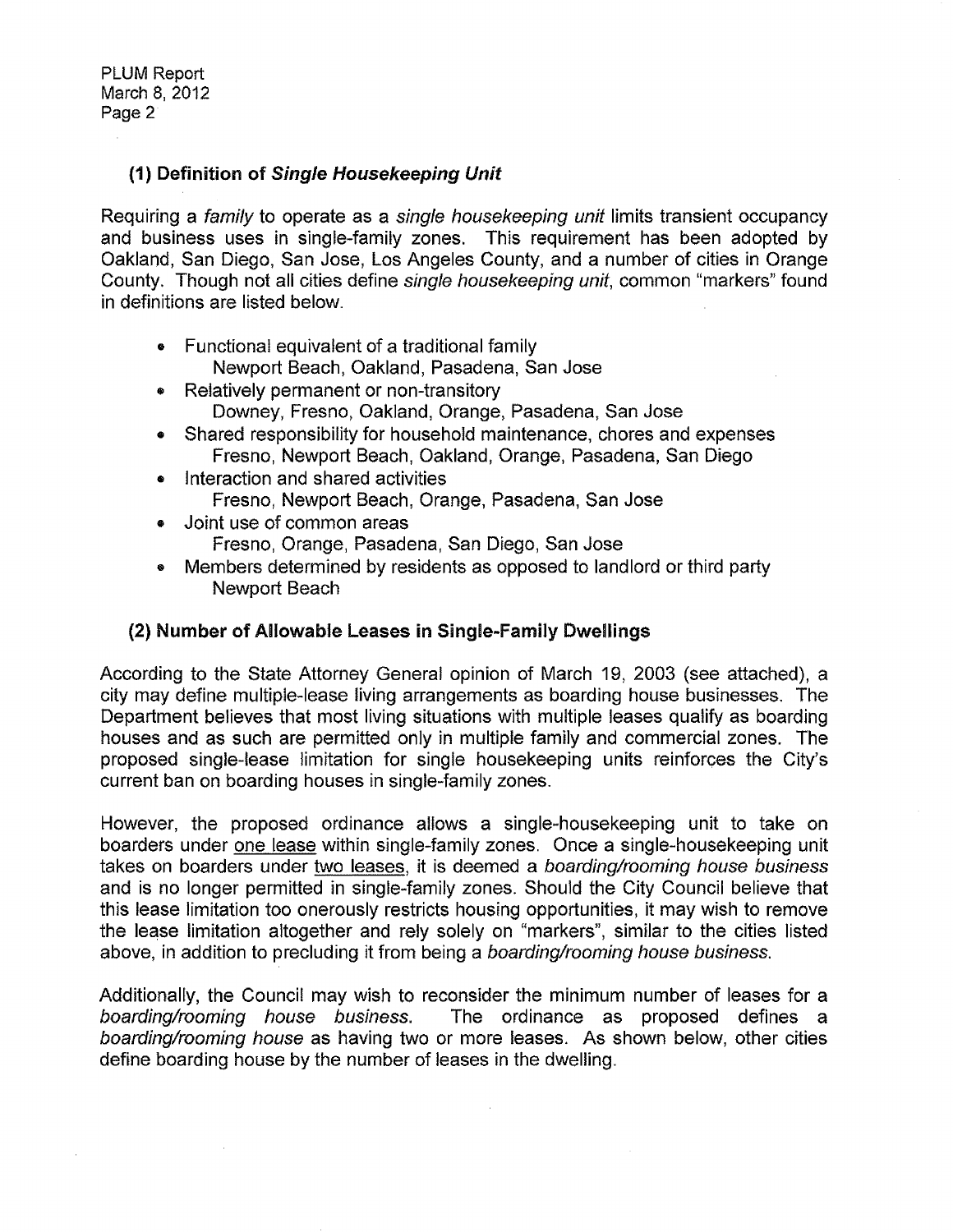PLUM Report March 8, 2012 Page 3

| City             | <b>Number</b><br>of leases | Definition of Boarding or<br><b>Rooming House</b>                                                                                                                                                                                                                                                                                                                    | Zones                            | <b>CUP</b><br>Required? |
|------------------|----------------------------|----------------------------------------------------------------------------------------------------------------------------------------------------------------------------------------------------------------------------------------------------------------------------------------------------------------------------------------------------------------------|----------------------------------|-------------------------|
| Palmdale         | 5 or more                  | Boarding House means the rental<br>of a residence/dwelling, other<br>than a hotel or motel, wherein a<br>room or rooms, with or without<br>individual or group cooking<br>facilities, are occupied by or<br>rented to five or more individuals<br>under separate rental agreements<br>or leases, either written or oral, or<br>implied                               | multifamily                      | Yes                     |
| Pasadena         | 3 or more                  | Boarding house: A residence or<br>dwelling, other than a hotel,<br>wherein three or more rooms, with<br>or without individual or group<br>cooking facilities, are rented to<br>individuals under separate rental<br>agreements or lease, either<br>written or oral, whether or not an<br>owner, agent, or rental manager is<br>in residence.                         | Multifamily<br>and<br>commercial | Yes                     |
| West<br>Covina   | 3 or more                  | Boarding house: A residence or<br>dwelling, other than a hotel, motel<br>or rest home, wherein either three<br>(3) or more rooms are rented, or<br>housing is provided to three (3) or<br>more individuals, under three or<br>more separate written or oral<br>rental agreements, lodger<br>agreements, leases or<br>subleases                                       | All<br>residential               | Yes                     |
| Newport<br>Beach | 2 or more                  | 'Boarding or rooming house"<br>means a residence or dwelling<br>unit, or part thereof, wherein a<br>room or rooms are rented under<br>two or more separate written or<br>oral rental agreements, leases or<br>subleases or combination thereof,<br>whether or not the owner, agent<br>or rental manager resides within<br>the residence. See "Group<br>residential." | Prohibited in<br>all zones.      |                         |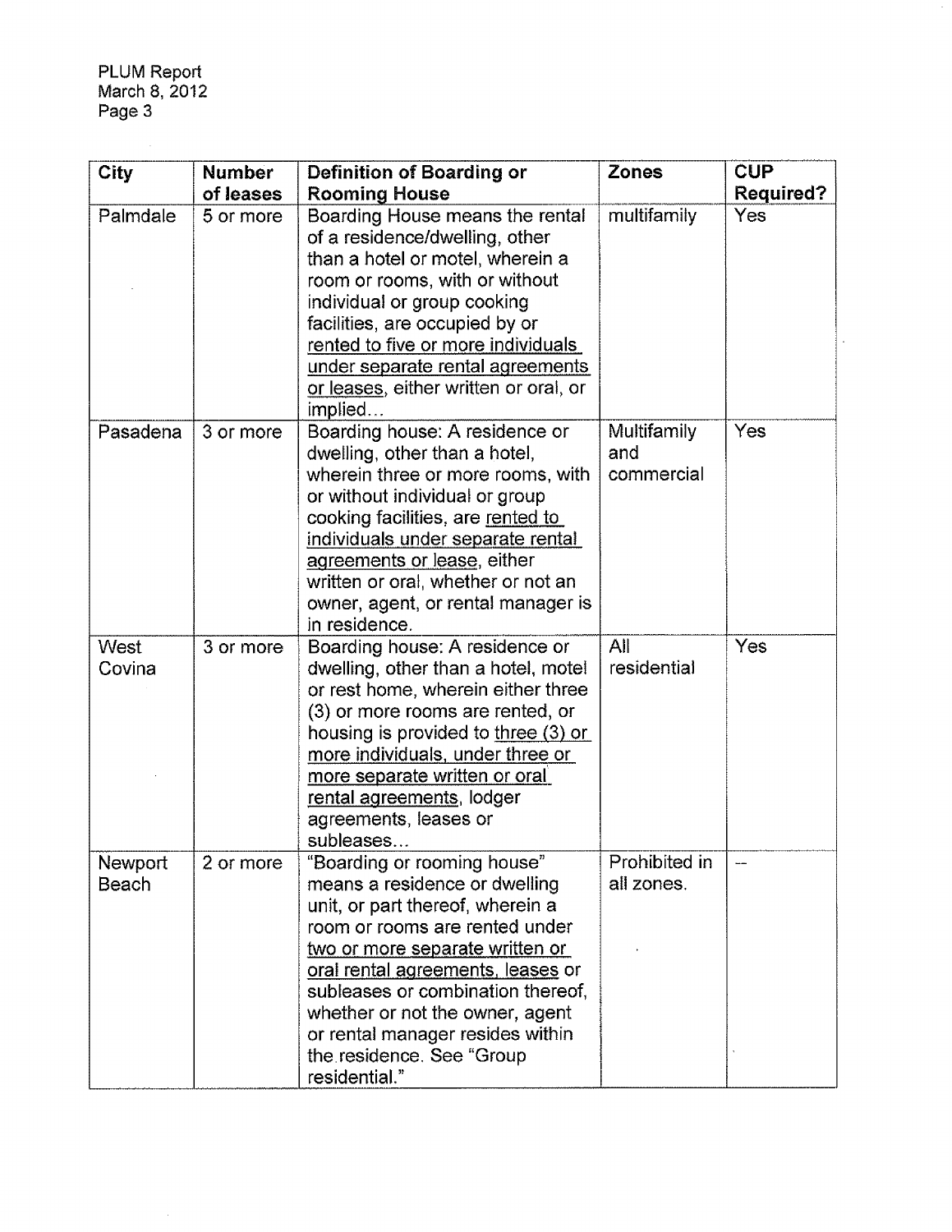PLUM Report March 8, 2012 Page 4

Among cities defining boarding house by the number of leases in the dwelling, most define boarding house as three or more leases. In addition to Pasadena and West Covina, this threshold has been adopted by the City of Orange, Fontana, Murrieta, Napa and Lompoc.

## (3) Regulating Licensed Facilities of Seven Residents and Over

### Regulating as Public Benefits

Currently, a variance is needed to locate a licensed facility for seven or more in a residential zone. The proposed ordinance removes that obstacle and expands options for licensed facilities by permitting them by-right as a public benefit in all zones with performance standards, including a limitation of two residents per bedroom.

## Density Performance Standard

Limiting residents to two per bedroom conforms to density standards under Section 8, the Americans with Disabilities Act, and the Department of Housing and Urban Development. An alternative compliance procedure (similar to a conditional permit) permits deviations from performance standards when warranted. Operators may still use the variance process to obtain approvals for a licensed facility; the public benefits procedure is simply an additional method by which licensed facilities may operate.

## (4) Definition of Parolee/Probationer Home

The Planning Department believes that further research and study is necessary to craft a well-balanced approach to parolee-probationer homes. As such, the Department recommends that the City Council remove the parolee/probationer definition and conditional use from the proposed ordinance and resolve these issues at a later date.

## Definition Revisions

As discussed, the Planning Department recommends the following definition revisions to maintain the intent of the ordinance yet provide added flexibility in housing options.

SINGLE HOUSEKEEPING UNIT. One household The functional equivalent of a traditional family where all the members have common access to and common use of all living, kitchen, and eating areas within the dwelling unit, and household activities and responsibilities such as meals, chores, expenses and maintenance of the premises are shared or carried out according to a household plan or other customary method. and the The makeup of the household occupying the unit is stable and semi-permanent and determined by the residents of the unit rather than the landlord, or property manager, or third party. If a resident owner rents out a portion of the dwelling unit, those renters must be part of the household and under no more than one lease, either written or oral. If a non-resident owner rents out the dwelling unit, all residents 18 years and older have chosen to jointly occupy the entire premises of the dwelling unit under no more than one written lease. This does not include a Boarding or Rooming House Business.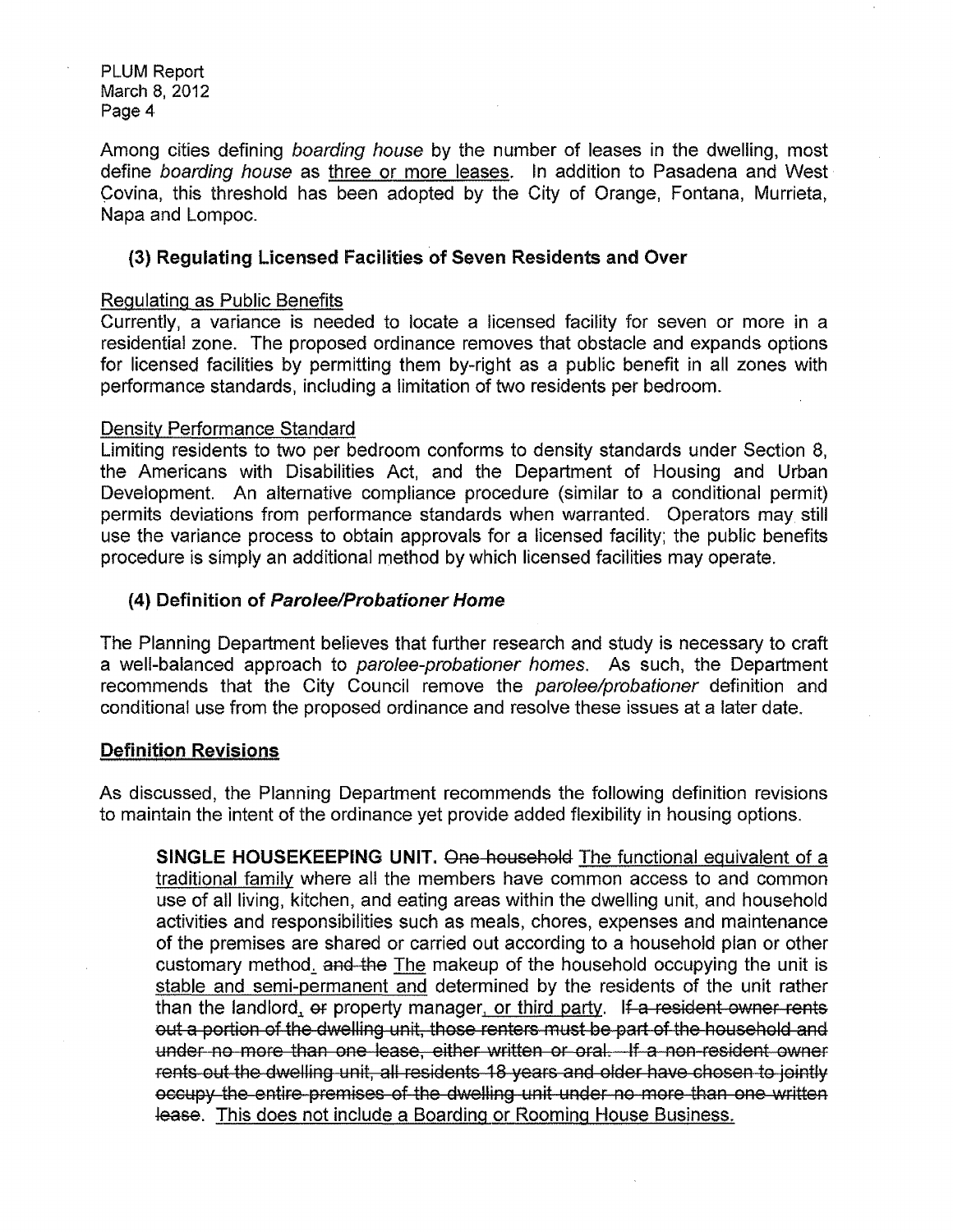PLUM Report March 8, 2012 Page 5

> **BOARDING OR ROOMING HOUSE BUSINESS.** A one-family dwelling where lodging is provided to individuals with or without meals, for monetary or nonmonetary consideration under [two] or more separate agreements or leases, either written or oral, or a dwelling with five or fewer guest rooms or suites of rooms, where lodging is provided to individuals with or without meals, for monetary or non-monetary consideration under **[two}** or more separate agreements or leases, either written or oral. A leased bedroom shall be considered the same as a guest room for density and parking requirements. This definition does not include any state licensed facility serving six or fewer persons which, under state law, is not considered a boarding house.

This report identifies possible revisions to the proposed ordinance for the Council's consideration. Should you have any questions about this report, please call Tom Rathmann at (213) 978-1891.

Sincerely.

ALAN BELL, AICP Deputy Director

AB:TR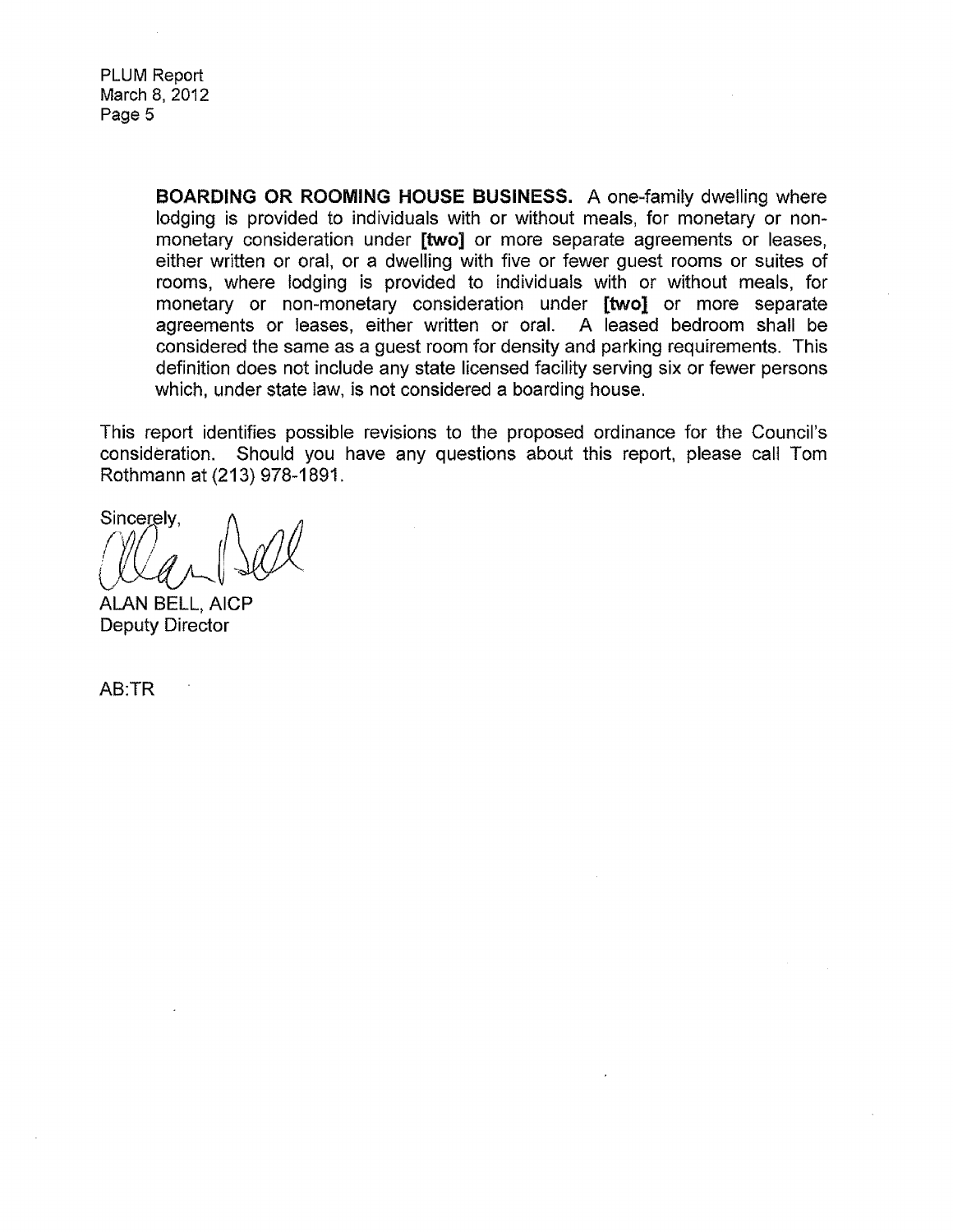### TO BE PUBLISHED IN THE OFFICIAL REPORTS

## OFFICE OF THE ATTORNEY GENERAL State of California

BILL LOCKYER Attorney General

| <b>OPINION</b>            |        | No. 01-402     |
|---------------------------|--------|----------------|
|                           |        |                |
| of                        | ٠<br>٠ | March 19, 2003 |
|                           |        |                |
| <b>BILL LOCKYER</b>       |        |                |
| <b>Attorney General</b>   |        |                |
|                           |        |                |
|                           |        |                |
| <b>ANTHONY S. Da VIGO</b> |        |                |
| Deputy Attorney General   |        |                |
|                           | $\sim$ |                |
|                           |        | $\cdot$        |

THE HONORABLE SHARON D. STUART, CITY PROSECUTING ATTORNEY, CITY OF LOMPOC, has requested an opinion on the following question:

May a city prohibit, limit or regulate the operation of a boarding house or rooming house business in a single family home located in a low density residential  $(R-1)$ zone, where boarding house or rooming house is defined as a residence or dwelling, other than a hotel, wherein three or more rooms, with or without individual or group cooking facilities, are rented to individuals under separate rental agreements or leases, either written or oral, whether or not an owner, agent, or rental manager is in residence?

1 01-402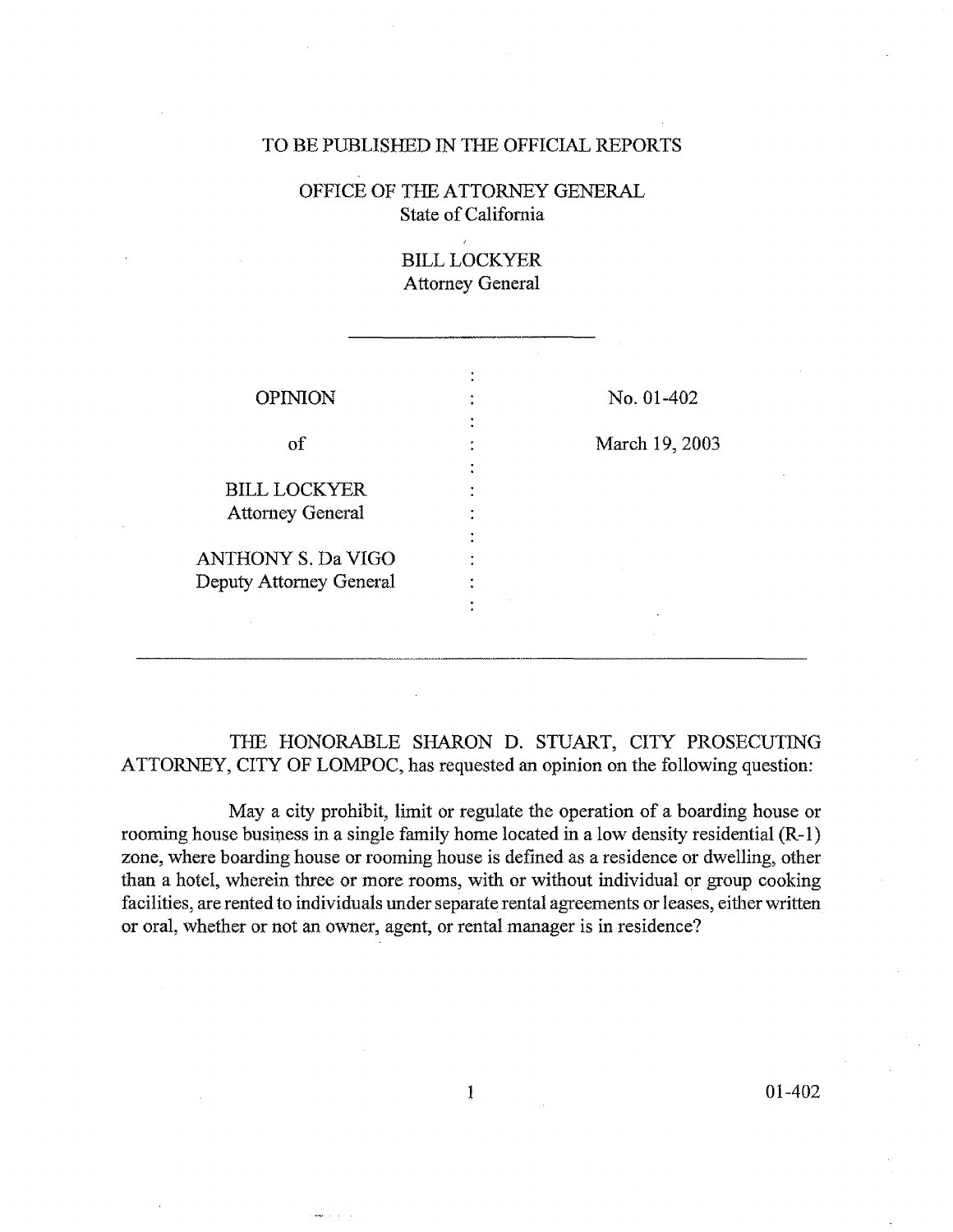#### **CONCLUSION**

A city may prohibit, limit or regulate the operation of a boarding house or rooming house business in a single family home located in a low density residential (R-1) zone, where boarding house or rooming house is defined as a residence or dwelling, other than a hotel, wherein three or more rooms, with or without individual or group cooking facilities, are rented to individuals under separate rental agreements or leases, either written or oral) whether or not an owner, agent or rental manager is in residence, in order to preserve the residential character of the neighborhood.

#### ANALYSIS

A city proposes to enact an ordinance prohibiting the operation of a boarding house or rooming house business in a single family home located in a low density residential (R-1) zone. A boarding or rooming house business would be defmed under the ordinance "as a residence or dwelling, other than a hotel, wherein three or more rooms, with or without individual or group cooking facilities, are rented to individuals under separate rental agreements or leases, either written or oral, whether or not an owner, agent or rental manager is in residence." We are asked whether the ordinance would be valid. We conclude that a city may prohibit the operation of boarding house businesses in a low density residential zone in order to preserve the residential character of the neighborhood.

It is now well settled that a city has broad authority to adopt zoning ordinances to protect the public health and general welfare of its residents. (See Cal. Const., art. XI, § 7; Gov. Code, §§ 65800-65912; *Euclid v. Ambler Co.* (1926) 272 U.S. 365, 386-395; *Miller v. Board of Public Works* (1925) 195 Cal. 477, 484-488.) Municipalities may establish strictly private residential districts as part of a general comprehensive zoning plan. *(Wilkins v. City of San Bernardino* (1946) 29 Cal.2d 332, 337-338; *Fourcade v. City and County of San Francisco* ( 1925) 196 Cal. 655, 662; *Sutter v. City of Lafayette* ( 1997) 57 Cal.App.4th 1109, 1131.)<sup>2</sup> "[M]aintenance of the character of residential neighborhoods is

2 01-402

 $<sup>1</sup>$  A rooming house typically does not provide meals or cooking facilities. For our purposes,</sup> however, a rooming house business would be subject to the same analysis as a boarding house business and will thus be included in the term "boarding house" throughout this opinion.

<sup>&</sup>lt;sup>2</sup> We may assume for purposes of this opinion that the proposed ordinance would be consistent with the city's general plan. (Gov. Code, § 65 860; cf. *Ewing v. City ofCarmel-by-the-Sea* ( 1991) 234 Cal.App.3 d 1579, 1589; see also 81 Ops.Cal.Atty.Gen. 57, 57-61 (1998).) We may also assume that the ordinance would be consistent with state law prohibiting certain group homes from being considered "boarding houses." (See Health & Saf. Code, §§ 1500-1567.9; *Hall v. Butte Home Health, Inc.* (1997) 60 Cal.App.4th 308, 318-322;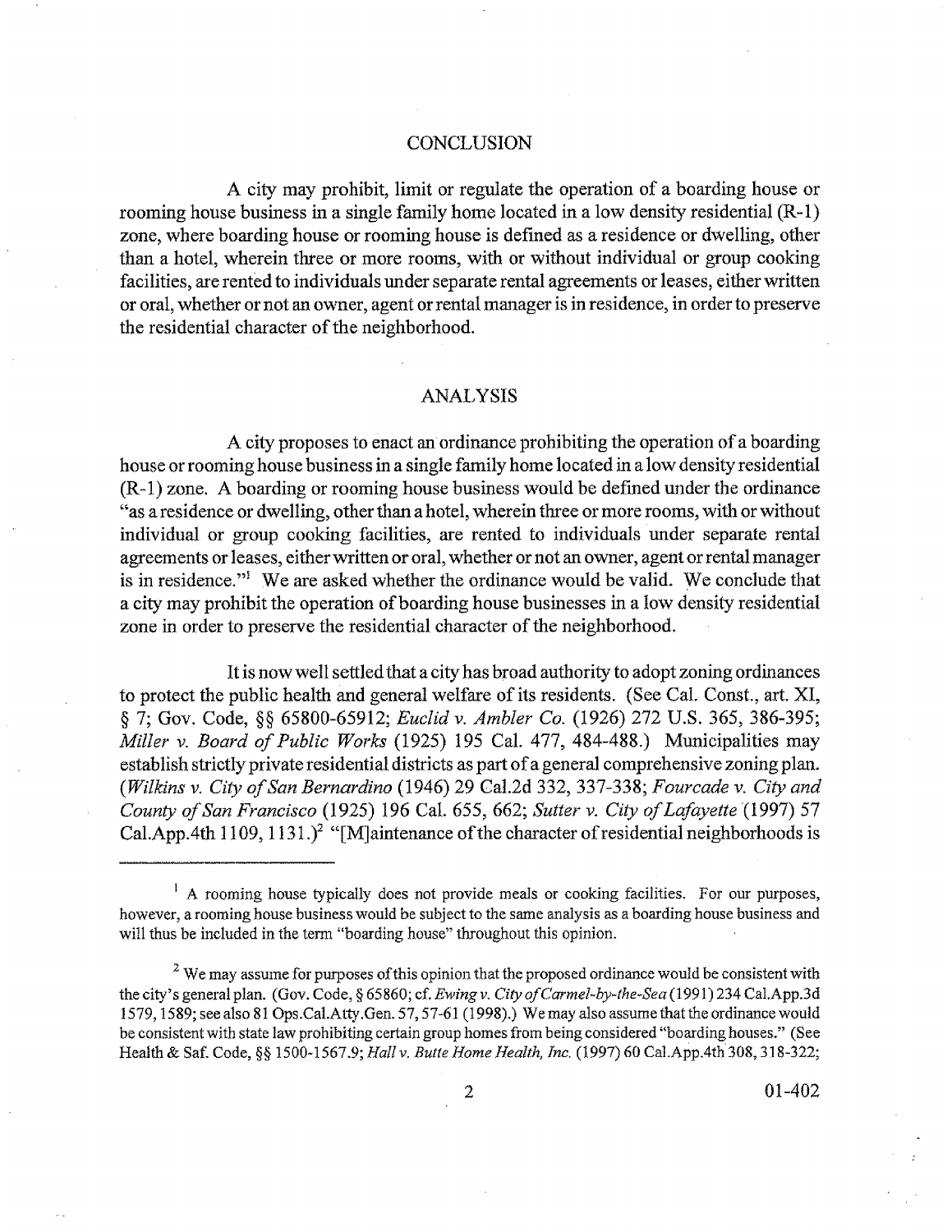a proper purpose of zoning." *(Ewing v. City of Carmel-by-the-Sea, supra,* 234 Cal.App.3d at p. 1590.)

More specifically, the courts of this state have stated that the operation of boarding house businesses may be excluded from a residential zone. *(City of Santa Barbara v. Adamson* (1980) 27 Cal.3d 123, 133 ["To illustrate, 'residential character' can be and is preserved by restrictions on transient and institutional uses (hotels, motels, boarding houses, clubs, etc.")]; *City of Chula Vista v. Pagard* (1981) 115 Cal.App.3d 785, 792; see also *Seaton v. Clifford* (1972) 24 Cal.App.3d 46, 51 ["the maintenance of a commercial 'boarding house,' ... which in essence is providing 'residence' to paying customers, is not synonymous with 'residential purposes' as that latter phrase is commonly interpreted in reference to property use"].) With respect to zoning matters, "[t]he term 'residential' is normally used in contradistinction to 'commercial' or 'business.'" *(Sechrist v. Municipal Court* (1976) 64 Cal.App.3d 737, 746.)

"There is no question but that municipalities are entitled to confine conunercial activities to certain districts [citations], and that they may further limit activities within those districts by requiring use permits." *(Sutter v. City of Lafayette, supra,* 57 Cal.App.4th at p. 1131.) "Many zoning ordinances place limits on the property owner's right to make profitable use of some segments of his property." *(Keystone Bituminous Coal Assn. v. DeBenedictis* (1987) 480 U.S. 470, 498.) Here, the proposed ordinance would allow property owners to rent to boarders under one or two separate rental agreements. The owners would not be denied all commercial use of their properties. (See *Ewing v. City of Carmel-by-the-Sea, supra,* 234 Cal.App.3d at pp. 1592-1593.)3

In short, preserving the residential character of a neighborhood is a legitimate government purpose that may be reasonably achieved by prohibiting commercial enterprises such as operating a boarding house business. (See *Euclid v. Ambler Co., supra,* 272 U.S. at pp. 394-395; *City of Santa Barbara v. Adamson, supra,* 27 Cal.3d at p. 133; *Miller v. Board ofPublic Works, supra,* 195 Cal. at p. 493; *College Area Renters* & *Landlord Assn. v. City of San Diego* (1996) 43 Cal.App.4th 677, 687; *Ewing v. City of Carmel-by-the-Sea, supra,* 234 Cal.App.3d at pp. 1590-1592; *City of Chula Vista v. Pagard, supra,* 115 Cal.App.3d at pp. 792, 799-800.)

 $3 \t 01-402$ 

*CityofLosAngelesv. DepartmentofHealth* (1976) 63 Cal.App.3d473, 477-481; 76 Ops.Cal.Atty.Gen. 173, 175 (1993).)

 $3$  Of course, the proposed ordinance would apply only to the city's low density residential (R-1) zone and not to multiple dwelling zones or other zoning districts of the city.